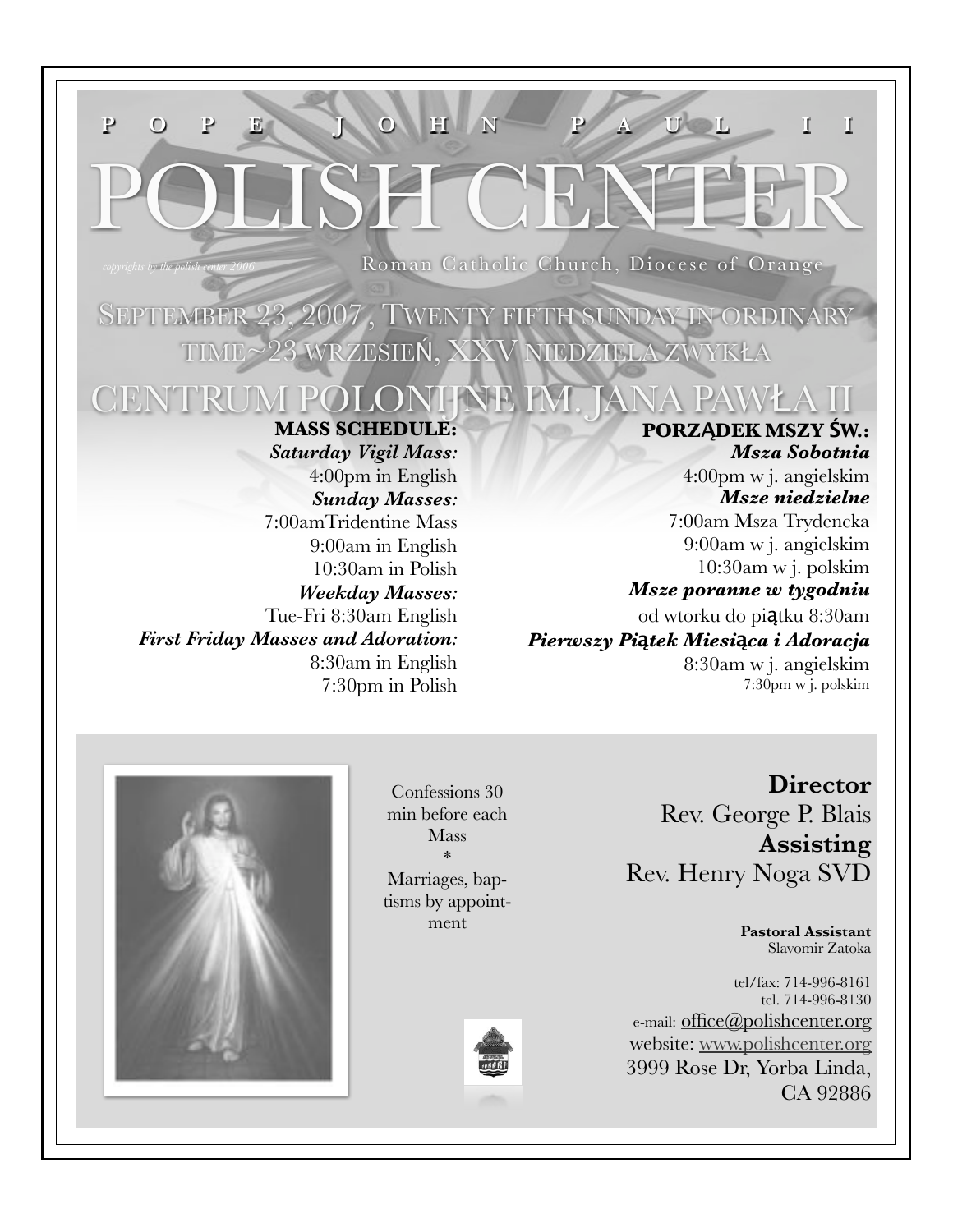# **MESSAGE FROM THE DIRECTOR Sept. 22 -23 XXVth Sunday in Ordinary Time**

Last week, we heard the story of the Prodigal Son, from the 15th chapter of Luke's Gospel. This week, We begin the 16th chapter of Luke with the story of the creative manager who is about to lose his job. These Gospel stories are important for us to reflect upon because they help us to direct our lives and actions to God our heavenly Father.

In the story of the Prodigal Son, we are reminded of God's unconditional love and mercy. As the father in the story goes out to meet his son with open arms, so does God the Father come out to welcome us home when we ask for His forgiveness. May we always be like the younger son who recognized his need for reconciliation and repentance and may we also be like the father who is ready to welcome the repentant sinner. As Jesus said; "love the sinner while you despise the sin." In being like the younger son, may we avail ourself of the great gift of the sacrament of reconciliation that Jesus gave us through His apostles.

In the story of the creative manager, we learn what it means to discover our faults and make amends for these sins. The manager decides to write off some of the debt owed to his employer because he wants to be liked and taken care of when he looses his job. His motivation may not be pure; however, he is rewarded by his employer for realizing and acting on his creativity.

Each of us have been given gifts by God and these gifts are to be used for the greater glory and teaching of God our Father and Jesus His Son. Like the manager in the Gospel story, we are called to be stewards of the gifts which we have received and we are to use these gifts wisely. Sometimes we realize that we have not been as faithful or generous in our role as steward; therefore like the prodigal son we must reconcile with God our Heavenly Father through the gift of the sacrament of reconciliation. May we not be like the dishonest manager who adds to his sinful ways be cheating his employer.

At the end of time, whether it be when Jesus comes again or when we as individuals are called to God, we will be asked for an accounting of what we have done with the gifts that God gave us. May we be able to give a good and accurate accounting of our stewardship without having to be creative in our response. It is important to acknowledge where and when we have gone astray and seek the forgiveness of God that He so desires to give us.

May the Lord Bless you and Mary Keep you.

Fr. George P. Blais<br>Fr. Scongel Blais

**TREASURES FROM OUR TRADITION** 

Customs surrounding the naming of babies are interesting, and over time the Church has tried to offer some motherly advice to direct parents in this necessary chore. The ritual book used for baptism from the sixteenth to the mid-twentieth centuries advised priests to guard against giving ridiculous or pagan names to babies consigned to their ministry. In 1666 the diocesan ritual of Bourges in France was even more exacting, telling the priests to see to it that boys were named after male saints, girls after female saints, and no one got named after a festival. Yet, records from that very diocese in later years shows a few babies named "Toussaint" (after All Saints Day) along with other creative expressions. In Spain, no one has ever hesitated to name babies after festivals, especially girls after Our Lady, and so there are names like Concepción, Asunción, and of course Dolores (after Our Lady of Sorrows). In Italy and Spain is it likely that a child will receive the name of the saint of the day of its birth.

Today's rites of initiation for adults and infants urge the giving of a Christian name, and in the case of an adult whose given name expresses a pagan or unseemly idea (Baal and Whiskey come to mind), there is a formal rite during the catechumenate for the giving of a Christian name. In such a case, it would make sense for the change to be registered with civil authorities as well. For all Christians, the idea of having a heavenly patron to pray to on life's journey is reason enough to pay attention to this treasure in our tradition.

—James Field, © Copyright, J. S. Paluch Co.



# **TODAY'S READINGS**

**First Reading** — You who trample upon the needy and destroy the poor of the land, the Lord will never forget what you have done! (Amos 8:4-7).

**Psalm** — Praise the Lord who lifts up the poor (Psalm 113).

**Second Reading** — God our savior wills everyone to be saved (1 Timothy 2:1-8).

**Gospel** — The person who is trustworthy in very small matters is also trustworthy in great ones (Luke 16:1-13  $[10-13]$ .

**Director**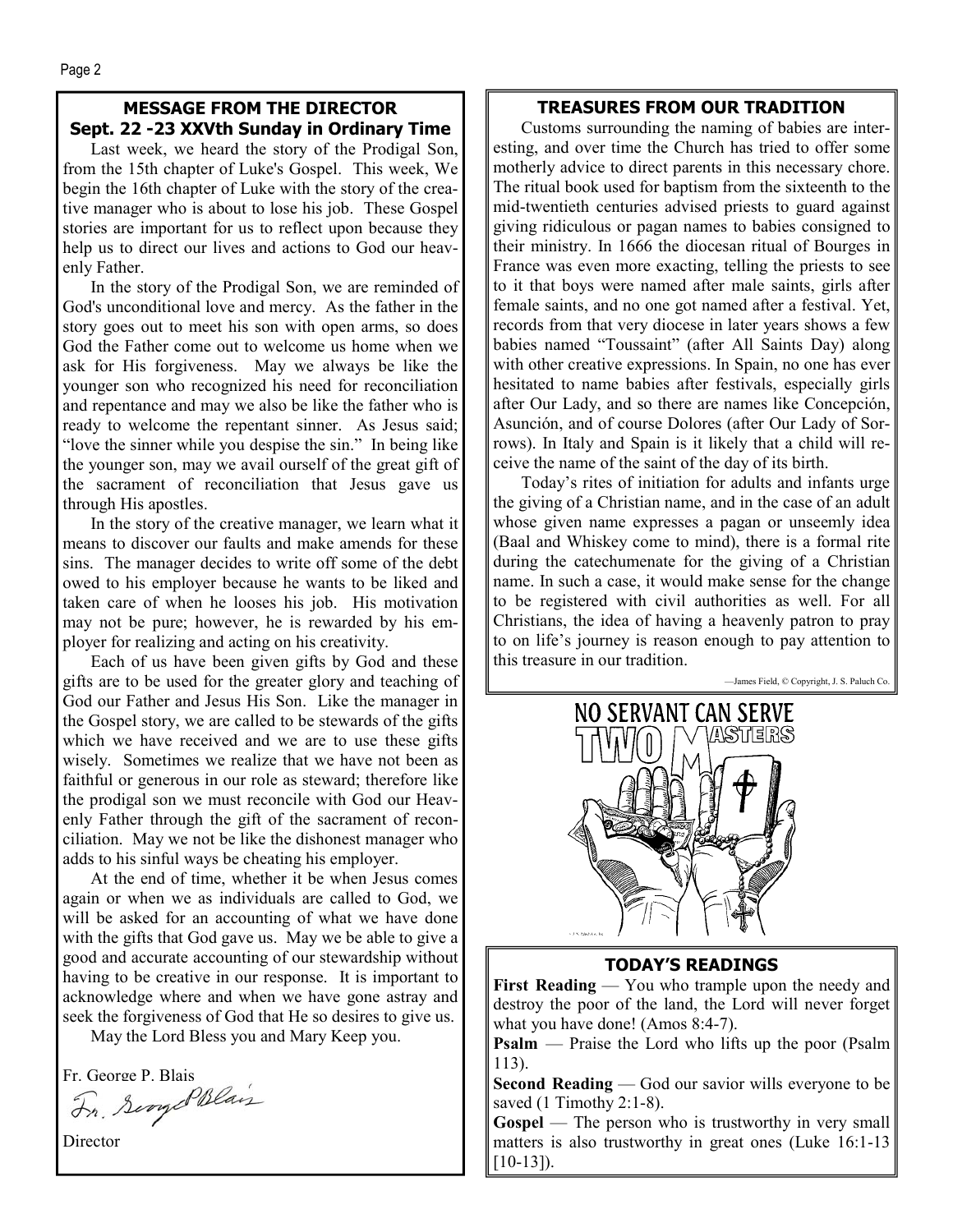### **KOMENTARZ LITURGICZNY Cykl C, 25 Niedziela Roku Czytania: Am. 8:4-7; 1Tm. 2:1-8; Łk. 16:1-13 Pan pochwalił nieuczciwego rządcę, że roztropnie postąpił...**

Być czy mieć? Jest to pytanie dziś aktualne. Co jest ważniejsze: dużo posiadać czy być wartościowym człowiekiem? Pytanie jest zasadnicze. Ostatecznie jedno drugiego nie wyklucza. Można być bogatym i być pełnym i wartościowym człowiekiem. Można też nic nie posiadać i być łajdakiem.

Chrystus jednak przestrzega wielokrotnie przed zbytnim gromadzeniem bogactw, przed przylgnięciem do nich. *Uważajcie i strzeżcie się wszelkiej chciwości, bo nawet gdy ktoś opływa we wszystko, życie jego nie jest zależne od jego mienia*.

Człowiek nie jest absolutnym właścicielem tego, co wydaje mu się, że posiada. Jest tylko włodarzem. Nie przyniósł tego na świat, ani nie zabierze.

Chrystus w przypowieści o zapobiegliwym rządcy, pochwalil go, że roztropnie postąpił, że potrafił znaleść dla siebie wyjście, gdy będzie usunięty z zarządu. Umiał posłużyć się majątkiem, jakim zarządzał

Przypowieść ta może nastręczać trudności w interpretacji nie dlatego, że Jezus mówił tym razem niezbyt jasno, ale ze względu na orginalne znaczenie tam zawarte. Zdaje się bowiem wynikać z niej, że pochwalał On kłamstwo. Przypowieść tymczasem chce podkreślić samą roztropność: *Synowie tego świata roztropniejsi są w stosunkach z podobnymi sobie, niż synowie światlosci.*

Co innego posługiwać się dobrami ziemskimi, majątkiem, pieniędzmy - a co innego służyć im swoim życiem, ze szkodą dla ciała i duszy

Do tego celu konieczna jest roztropność chrześcijańska, Czyli umiejętność wartościowania w życiu, dokonywania wyboru między wartościami istotnymi, a drugorzędnymi. Potrzebna jest ona każdemu bez wyjątku. Bowiem żaden sługa nie może dwóm panom służyć... *Nie możecie Bogu służyć i mamonie*. Jeżeli człowiek nie potrafi skoncentrować myśli na dwuch sprawach jednocześnie, to tym bardziej nie potrafi zająć jednakowej postawy wewnętrznej wobec dwóch przeciwnych wartości, wobec Boga i mamony. Musi zrezygnować z jednego na korzyść drugiego; musi wybrać albo służbę całkowitą Bogu, albo mamonie.



# **PAN MÓWI: JA JESTEM ZBAWIENIEM LUDU**

w jakimkolwiek ucisku wołać będą do Mnie, Ja ich wysłucham i będę im Panem na wieki. Boże, Ty zawarłeś wszystkie nakazy świętego Prawa w przykazaniu miłości Ciebie i bliźniego, spraw, abyśmy zachowując Twoje przykazania, zasłużyli na życie wieczne.

Antyfona, Modlitwa z Liturgii Niedzieli

### **DOŻYNKI 2007 - PODZIĘKOWANIE!**

Przedewszystkim, BOGU niech będą dzięki za sukces tegorocznych Dożynek! Dziękujemy Mu również za wszystkich, którzy się do tego sukcesu przyczynili swą pracą, pomocą i jakimkolwiek wsparciem dożynkowego Programu.

Szczególnie dziękujemy wszystkim sponsorom, liderom stoisk, pracownikom kuchni pod niestrudzonym kierownictwem Teresy i Czesława Turek, Klubowi Pań (Ladies Guild), Grupie "Polanie" i "Polonez", Rycerzom Columba, Kolbe Charities, oraz niezliczonym woluntariuszom i ludziom dobrej woli. Wspólny czyn i wysiłek nie tylko prowadzi do sukcesu, lecz także owocuje w duchu ofiarności, przyjaźni i miłości. DZIĘKUJEMY!!! Serdeczne gratulacje Państwu Józi i Toniemu Szynalskim - Gospodarzom Dożynek- i podziękowanie za ich wieloletnią ofiarną pracę i wkład w istnienie Polskiego Ośrodka w Yorba Linda. Sto Lat!

Stanisław Czarnota, Przewodniczący Dożynek 2007

# **DOŻYNKI 2007..."przeminęły z wiatrem"... WDZIĘCZNOŚĆ W SERCACH POZOSTAJE!**

Są w naszej Wspólnocie ludzie, cisi i skromni, którzy nigdy nie szczędzą wysiłku i poświęcenia dla dobra naszego Polskiego Ośrodka, i Ci zasługują tu na specjalne wyróżnienie:

- Staszek Czarnota - za jego niezawodne oddanie, za ofiarną pracę i wysiłki, i za tak umiejętne zorganizowaniei kierownictwo tegorocznymi Dożynkami.

- Teresa i Czesław Turek - niezastąpieni i niestrudzeni mistrzowie polskiej sztuki kulinarnej w naszym Ośrodku - za niezliczone godziny bezinteresownej pracy, hojność serc, poświęcenie, ofiarność i przyjaźń. **Dziekujemy! BÓG ZAPŁAĆ!** 

# **DZIEKUJE! THANK YOU!**

Teresa Turek pragnie serdecznie podziekowac wszystkim Paniom i Panom za wszelka pomoc w przygotowaniach, i podczas Dozynek!

\*

Teresa Turek extends her heartfelt gratitude to all, who so generously supported and helped her with the preparations and during the Dozynki!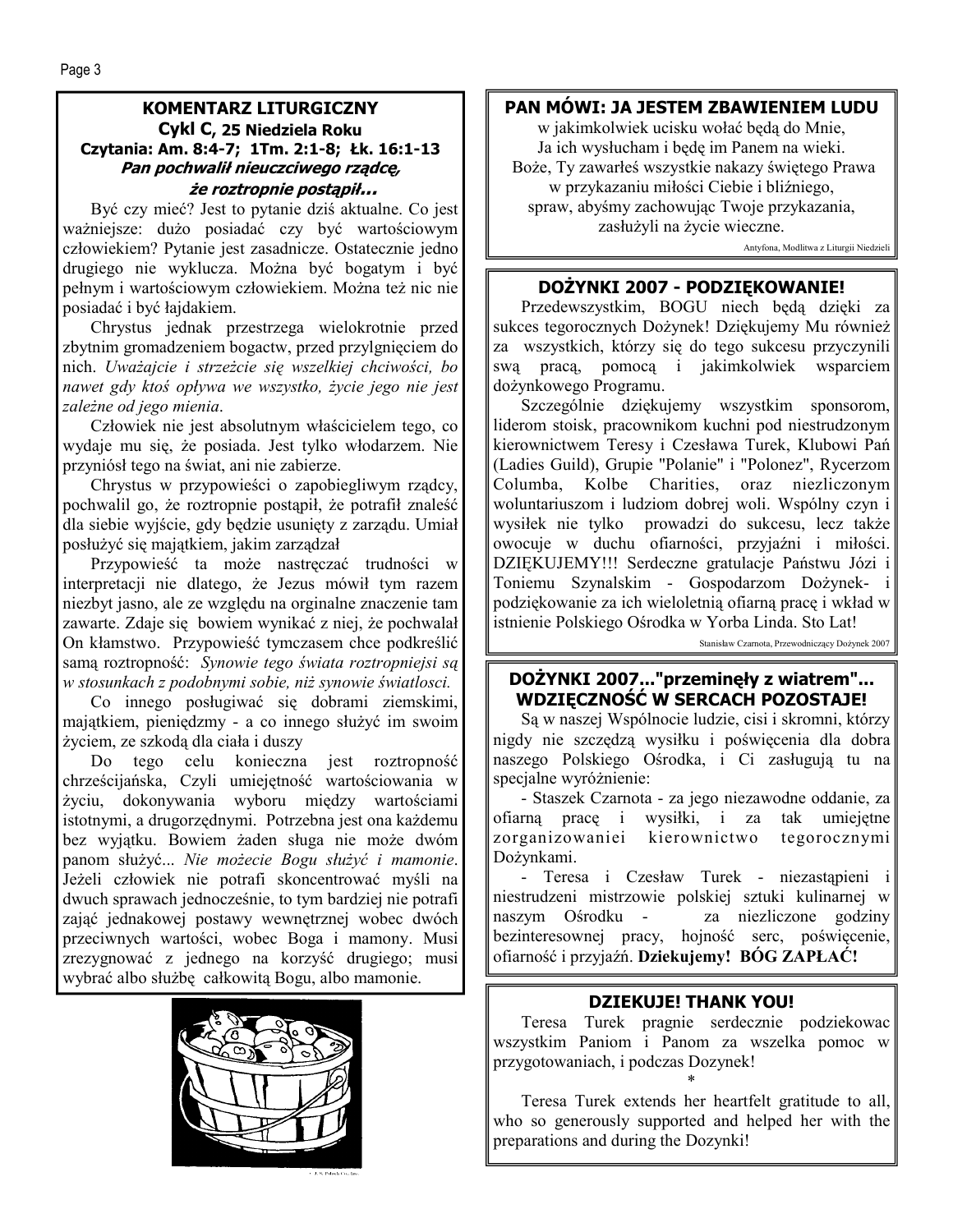# **UROCZYSTOSC ODSLONIENCIA POMNIKA IGNACEGO JANA PADEREWSKIEGO**

Czwartek 4go pazdziernika 2007, godz. 5:00pp University of Southern California-Los Angeles Thornton School of Music-The Polish School of Music 6:00 pp Koncert i Przyjecie.Specjalni goscie: Pani Maria Kaczynska; Ambasador Polski do USA; Pani Konsul Paulina Kapuscinska i wielu innych. Donacje na pokrycie kosztow pomnika mile widziane: R.Widerynski. Kongres Polonii Amer. 3919,Myrtle,Long Beach CA 90807. Info.USC (213)821-1356

# **WRZEŚNIOWEGO WIATRU ŚPIEW...**

Szumi las, śpiewa wiatr na mogiłach polskich miast i polskich wsi, śpiewa pieśni o ich krwawych dziejach, o przelanej polskiej krwi. O żołnierzach, którzy dla Ojczyzny w jej obronie z honorem polegli, o tym jak im historia przyznała wieczną chwałę, wieczną cześć. Tak jak długo w Wiśle woda płynie, w polskich żyłach płynie polska krew, o Ojczyźnie pamięć nie zaginie, będzie niósł ją wrzesniowego wiatru śpiew.

przedruk z "Niedzieli"( wyjatek)

# **SAINTS AND SPECIAL OBSERVANCES**

| Sunday:    | Twenty-fifth Sunday in Ordinary Time; |
|------------|---------------------------------------|
|            | Autumn begins                         |
| Wednesday: | Ss. Cosmas and Damian; Sukkot (Jewish |
|            | harvest festival) begins at sunset    |
| Thursday:  | St. Vincent de Paul                   |
| Friday:    | St. Wenceslaus:                       |
|            | St. Lawrence Ruiz and His Companions  |
| Saturday:  | Ss. Michael, Gabriel, and Raphael     |



**HONESTY** 

How desperately difficult is it to be honest with oneself. It is much easier to be honest with other people. —Edward White Benson, archbishop of Canterbury

# **DOŻYNKI 2007..."GONE WITH THE WIND"... THE GRATITUDE WILL REMAIN IN OUR HEARTS!**

 There are special people in our community, quiet and humble, who don't spare their time, effort and sacrifice for the good of our Polish Center, and these deserve here a special recognition:

**- Stan Czarnota -** for his faithful dedication, sacrifices, endless hours and days of hard work, and capable leadership and management of this year's Dożynki **-** 

**- Teresa and Czesław Turek,** the tireless Polish Culinary Art masters - for the generosity of their hearts, time and effort, running Dozynki kitchen, and for always giving unselfish service to our Center **-** 

**Thank you! May God bless and reward you!** 

# **The Polish Music Center Presents 2007 PADEREWSKI CELEBRATION**

University of Southern California–Los Angeles Paderewski Monument Unveiling Thursday, October 4, 2007 5:00 PM Thornton School of Music 6:00pm – Concert followed by a Reception Distinguished guests and speakers: Mrs.Maria Kaczynska; Ambasador of Poland to USA; Consul Paulina Kapuscinska; USC officials & others Donations toward the cost of the Monument gratefully accepted:Richard Widerynski, Polish Amer.Congress 3991999 Myrtle Long Beach , CA 90807 Info: USC (213)821-1356

# **A VERY SPECIAL THANK YOU TO**

every one of the wonderful Volunteers who gave so much of themselves, their time and dedication to our Dozynki Festival this last week end. We thank all our much appreciated Dozynki Sponsors, the Ladies Guild, the entire kitchen crew under the direction of Teresa Turek, the Knights of Columbus-Kolbe Charities. Congratulations again to our Lord and Lady of the Manor, Josie and Tony Szynalski, whose services at our Center have been so appreciated for so many, many years.

# **Dziekuje!**

Stan Czarnota, 2007 Dozynki Chairman